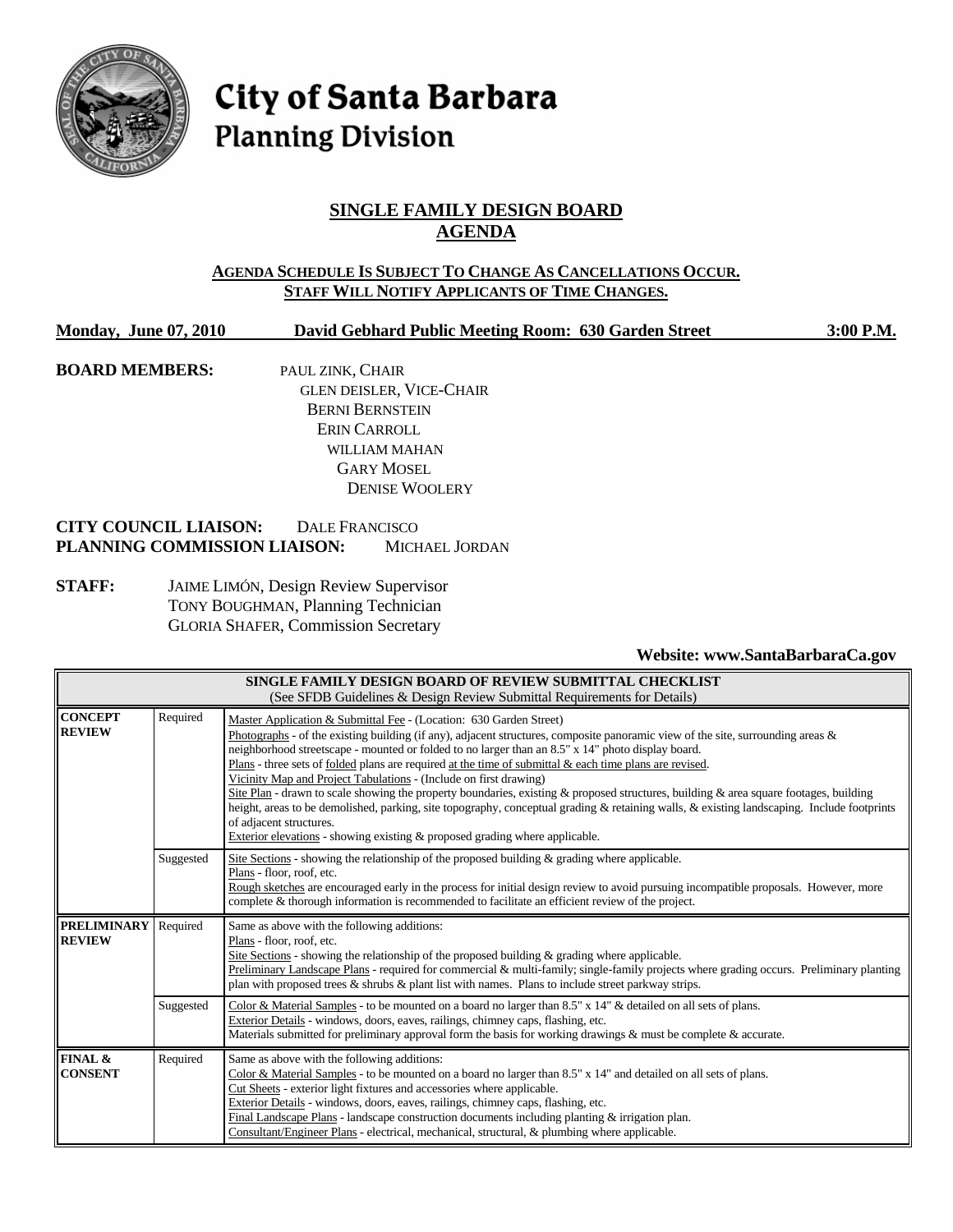#### **PLEASE BE ADVISED**

- The approximate time the project will be reviewed is listed to the left of each item. It is suggested that applicants arrive 15 minutes early. The agenda schedule is subject to change as cancellations occur. Staff will notify applicants of time changes.
- The applicant's presence is required. If an applicant is not present, the item will be postponed indefinitely. If an applicant cancels or postpones an item without providing advance notice, the item will be postponed indefinitely and will not be placed on the following Single Family Design Board of Review (SFDB) agenda. In order to reschedule the item for review, a rescheduling fee will be paid and the applicant must fill out and file a Supplemental Application Form at 630 Garden Street (Community Development Department) in addition to submitting appropriate plans.
- All approvals made by the SFDB are based on compliance with Municipal Code Chapter 22.68 and with adopted SFDB guidelines. Some agenda items have received a mailed notice and are subject to a public hearing.
- The SFDB may grant an approval for any project scheduled on the agenda if sufficient information has been provided and no other discretionary review is required. Substitution of plans is not allowed, if revised plans differing from the submittal sets are brought to the meeting, motions for preliminary or final approval will be contingent upon staff review for code compliance.
- The Board may refer items to the Consent Calendar for Preliminary and Final SFDB approval.
- Conceptual comments are valid for one year. Preliminary SFDB approval is valid for one year from the date of the approval unless a time extension has been granted. Final SFDB approval is valid for two years from the date of final action unless a time extension has been granted or a Building Permit has been issued.
- **APPEALS:** Decisions of the SFDB may be appealed to the City Council. For further information on appeals, contact the Planning Division Staff or the City Clerk's office. Appeals must be in writing and must be filed with the City Clerk at City Hall, 735 Anacapa St. within ten (10) calendar days of the meeting at which the Board took action or rendered its decision.
- **AMERICANS WITH DISABILITIES ACT:** In compliance with the Americans with Disabilities Act, if you need special assistance to gain access to, comment at, or participate in this meeting, please contact the Planning Division at (805)564-5470. If possible, notification at least 48 hours prior to the meeting will enable the City to make reasonable arrangements in most cases.
- **AGENDAS, MINUTES and REPORTS**: Copies of all documents relating to agenda items are available for review at 630 Garden St. and agendas and minutes are posted online at www.SantaBarbaraCa.gov/sfdb. Materials related to an item on this agenda submitted to the SFDB after distribution of the agenda packet are available for public inspection in the Community Development Department located at 630 Garden St., during normal business hours. If you have any questions or wish to review the plans, please contact Tony Boughman at (805) 564-5470 extension 4539, or by email at tboughman@santabarbaraca.gov. Our office hours are 8:30 a.m. to 4:00 p.m., Monday through Thursday, and every other Friday. Please check our website under City Calendar to verify closure dates.

#### **LICENSING ADVISORY:**

The Business and Professions Code of the State of California and the Municipal Code of the city of Santa Barbara restrict preparation of plans for certain project types to licensed professionals. Applicants are encouraged to consult with Building and Safety Staff or Planning Staff to verify requirements for their specific projects.

Unlicensed persons are limited to the preparation of plans for:

- $\triangleright$  Single or multiple family dwellings not to exceed four (4) units per lot, of wood frame construction, and not more than two stories and basement in height;
- $\triangleright$  Non-structural changes to storefronts; and,
- $\blacktriangleright$  Landscaping for single-family dwellings, or projects consisting solely of landscaping of not more than 5,000 square feet.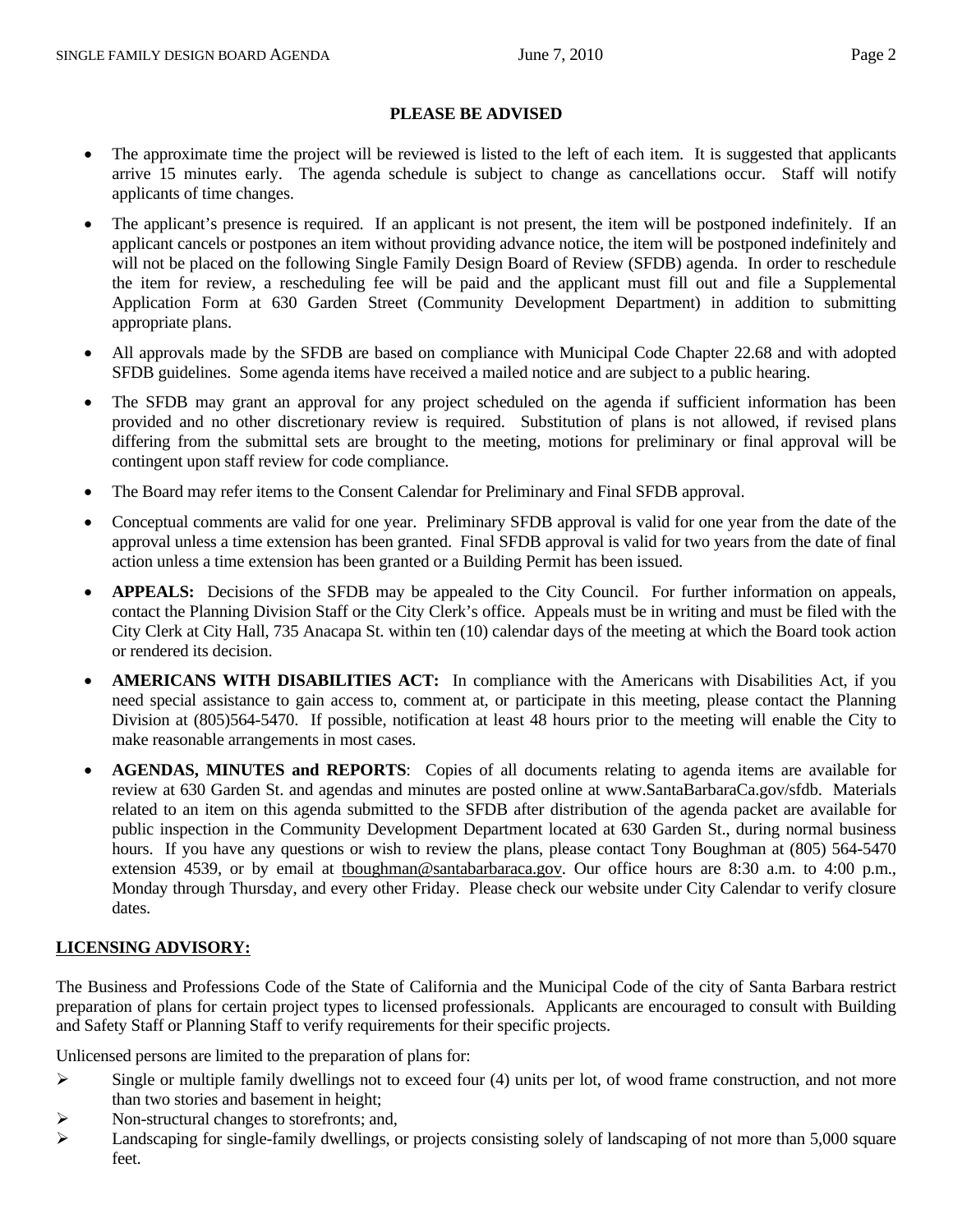#### **NOTICE:**

- 1. On Thursday, June 03, 2010, this Agenda was duly posted on the indoor and outdoor bulletin boards at the Community Development Department, 630 Garden Street, and online at www.SantaBarbaraCa.gov.
- 2. This regular meeting of the Single Family Design Board will be broadcast live on City TV-18, or on your computer via http://www.santabarbaraca.gov/Government/Video/ and then clicking City TV-18 Live Broadcast. City TV-18 will also rebroadcast this meeting in its entirety the following Wednesday morning at 8:00 a.m. An archived video copy of this meeting will be viewable on computers with high speed internet access the following Wednesday at www.santabarbaraca.gov/sfdb and then clicking *Online Meetings.*

#### **GENERAL BUSINESS:**

A. Public Comment:

Any member of the public may address the Single Family Design Board for up to two minutes on any subject within their jurisdiction that is not scheduled for a public discussion before the Board on that day. The total time for this item is ten minutes. (Public comment for items scheduled on today's agenda will be taken at the time the item is heard.)

- B. Approval of the minutes of the Single Family Design Board meeting of May 24, 2010.
- C. Consent Calendar for May 24, 2010.
- D. Announcements, requests by applicants for continuances and withdrawals, future agenda items, and appeals.
- E. Subcommittee Reports.

#### **SFDB-CONCEPT REVIEW (CONT.)**

#### **1. 376 LAS ALTURAS RD A-1 Zone**

| (3:10) | Assessor's Parcel Number: 019-312-021 |                              |
|--------|---------------------------------------|------------------------------|
|        | <b>Application Number:</b>            | MST2010-00123                |
|        | Owner:                                | Kevin G. Cravens             |
|        | Architect:                            | <b>Sherry and Associates</b> |
|        | Contractor:                           | Ken Ruiz                     |

(Proposal to replace a 1,979 square foot house and 488 square foot garage destroyed in the Tea Fire. Proposed is a 4,005 square foot three-story single-family residence, attached 523 square foot two-car garage, pool, decks, and 390 total cubic yards of grading. The proposed total of 4,528 square feet on the 1.1 acre lot in the Hillside Design District is 98% of the maximum guideline floor to lot area ratio.)

#### **(Second review at Full Board. Action may be taken if sufficient information is provided.)**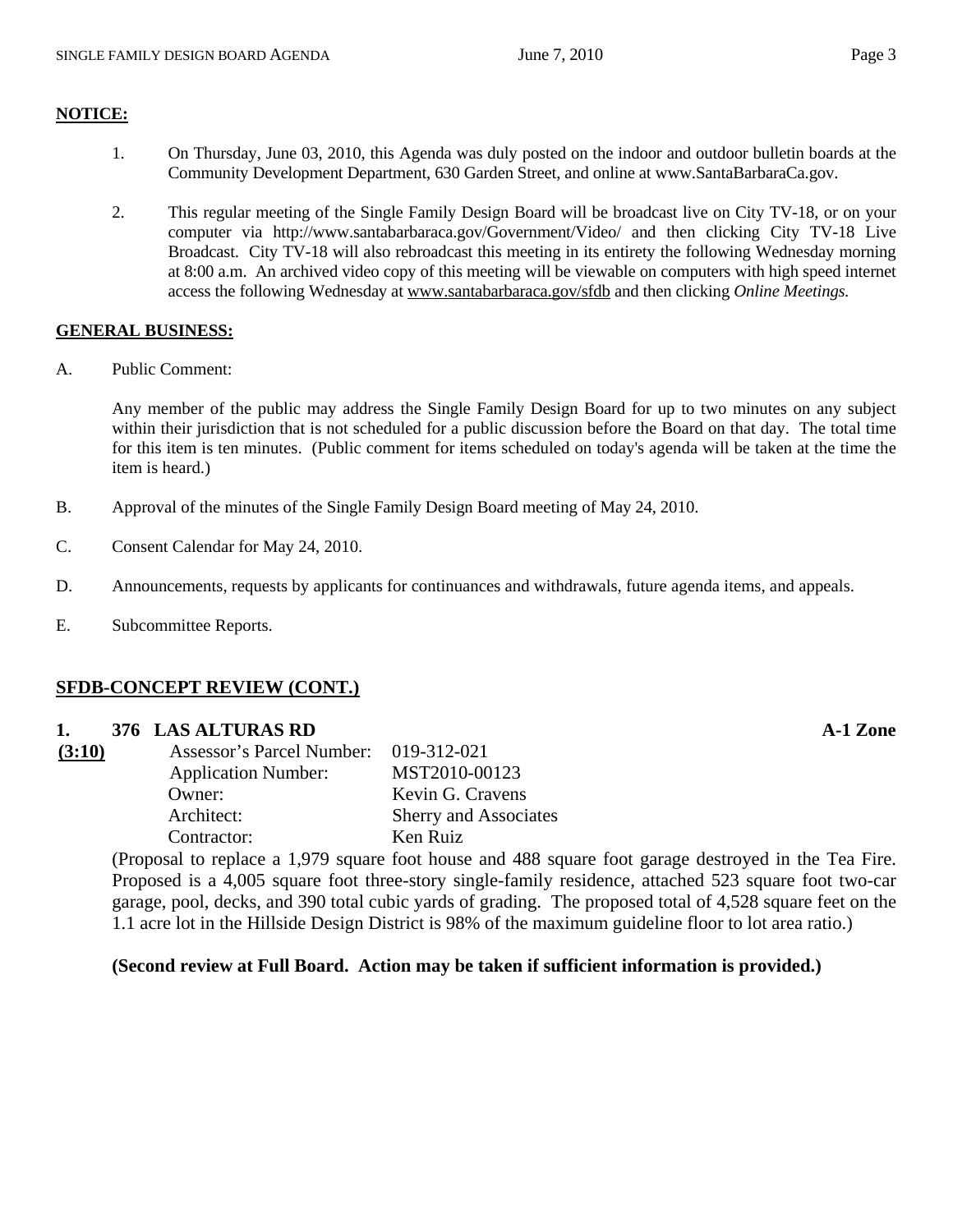# **CONCEPT REVIEW - NEW ITEM: PUBLIC HEARING**

### **2. 2102 EDGEWATER WAY E-3/SD-3 Zone**

**(3:35)** Assessor's Parcel Number: 041-344-009 Application Number: MST2010-00136 Owner: Jason and Robyn O`Hearn Family Trust Architect: Wade Davis Design

(Proposal for a two-story addition consisting of 497 square feet at the upper-level and 363 square feet at the lower-level, and a 255 square foot upper-level deck. The existing 2,229 square foot two-story single-family residence and attached 422 square foot two-car garage are located on a 9,375 square foot lot in the Coastal Zone. The project will abate violations in ZIR2008-00208 by removing a storage shed and altering and permitting existing fencing. The proposed total of 3,511 square feet is 99% of the maximum floor to lot area ratio. Planning Commission approval of a Coastal Development Permit is requested.)

**(Comments only; project requires environmental assessment and Planning Commission approval of a Coastal Development Permit.)** 

#### **CONCEPT REVIEW - NEW ITEM: PUBLIC HEARING**

#### **3. 4090 LA BARBARA DR E-3/SD-2 Zone**

| (4:00) | Assessor's Parcel Number:  | $0.57 - 0.11 - 0.11$ |
|--------|----------------------------|----------------------|
|        | <b>Application Number:</b> | MST2010-00153        |
|        | Owner:                     | Michael C. Hamilton  |
|        | Designer:                  | Michael Hamilton     |

(Proposal for a two-story addition consisting of a 660 square foot second-story and 675 square feet on the first floor for the existing 905 square foot one-story single-family residence. The project includes an attached 400 square foot two-car garage and a 500 square foot detached accessory building. The existing one-car carport, attached storage space, and accessory building will be demolished. The proposed total of 2,952 square feet on the 11,118 square foot lot is 76% of the maximum floor to lot area ratio.)

**(Action may be taken if sufficient information is provided.)**